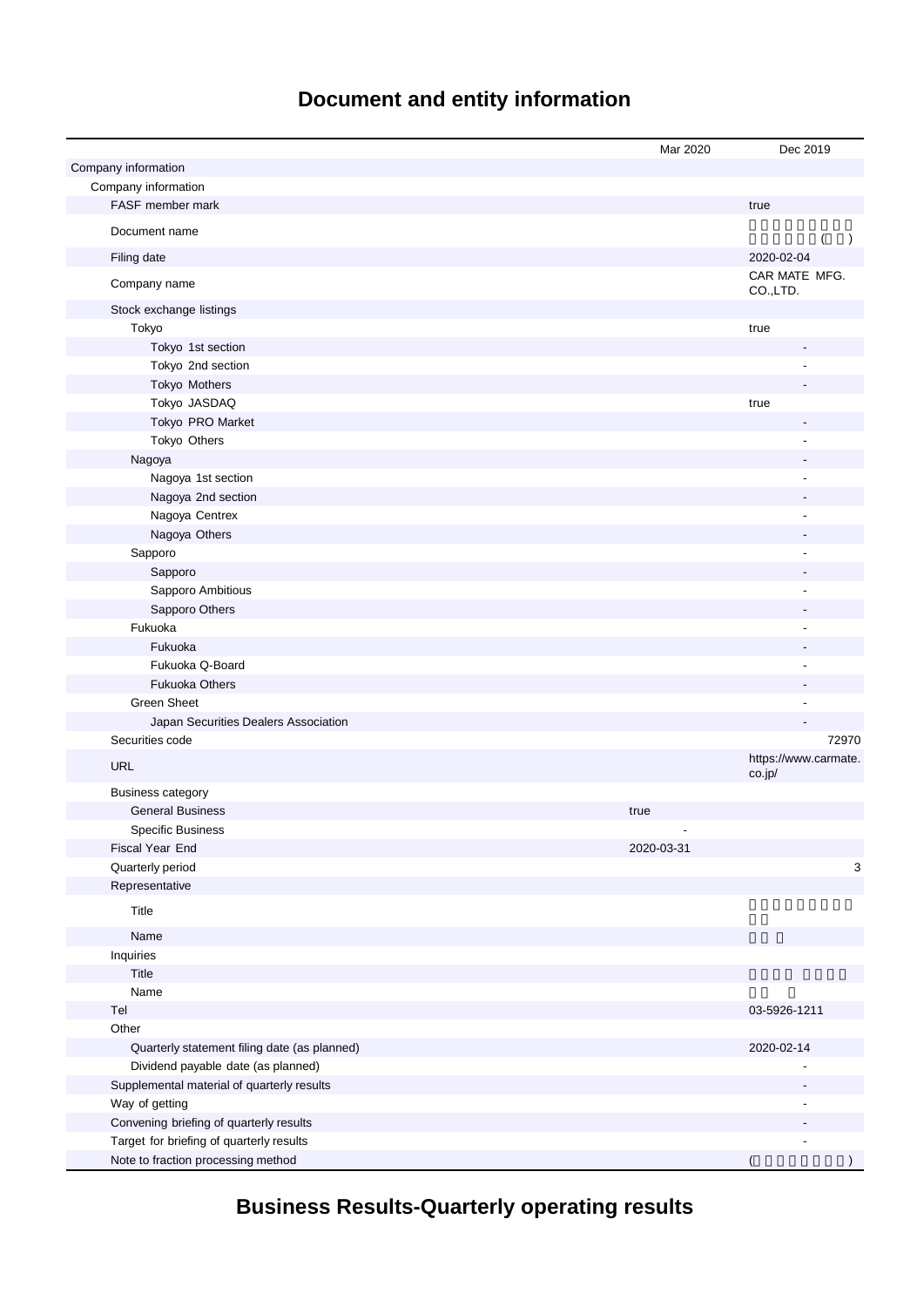|                                                    | Dec 2019 | Dec 2018 |
|----------------------------------------------------|----------|----------|
| Quarterly operating results                        |          |          |
| Quarterly operating results                        |          |          |
| Consolidated operating results                     |          |          |
| Consolidated income statements information         |          |          |
| Net sales                                          |          |          |
| Net sales                                          | 13,990   | 16,170   |
| % change                                           | $-13.5$  | 1.5      |
| Operating profit                                   |          |          |
| Operating profit                                   | 1,250    | 472      |
| % change                                           | 164.8    | $-61.7$  |
| Ordinary profit                                    |          |          |
| Ordinary profit                                    | 1,339    | 520      |
| % change                                           | 157.6    | $-58.2$  |
| Profit attributable to owners of parent            |          |          |
| Profit attributable to owners of parent            | 950      | 903      |
| % change                                           | 5.2      | 3.2      |
| Note to consolidated income statements information |          |          |
| Comprehensive income                               |          |          |
| Comprehensive income                               | 994      | 670      |
| Change in comprehensive income                     | 48.4     | $-40.5$  |
| Other consolidated operating results               |          |          |
| Basic earnings per share (Yen)                     | 134.74   | 124.81   |
| Diluted earnings per share (Yen)                   |          |          |
| Note to consolidated operating results             |          |          |
| Note to operating results                          |          |          |

### **Business Results-Quarterly financial positions**

| (in millions of yens)                    |          |          |
|------------------------------------------|----------|----------|
|                                          | Dec 2019 | Mar 2019 |
| Quarterly financial positions            |          |          |
| Quarterly financial positions            |          |          |
| Consolidated financial positions         |          |          |
| Total assets                             | 19,493   | 18,586   |
| Net assets                               | 12,554   | 11,715   |
| Capital adequacy ratio (%)               | 64.4     | 63.0     |
| Net assets per share (Yen)               | 1,779.79 | 1,660.76 |
| Note to consolidated financial positions |          |          |
| Owner's equity                           | 12.554   | 11,715   |
| Note to financial positions              |          |          |

# **Business Results-Note to quarterly business results**

|                                        | Dec 2019 |
|----------------------------------------|----------|
| Quarterly note to business results     |          |
| Quarterly note to business results     |          |
| Note to consolidated financial results |          |
| Note to consolidated financial results | -        |

### **Quarterly Dividends**

| (in millions of yens)    |          |          |          |
|--------------------------|----------|----------|----------|
|                          | Mar 2020 | Dec 2019 | Mar 2019 |
| Quarterly dividends      |          |          |          |
| Quarterly dividends      |          |          |          |
| <b>Dividends</b>         |          |          |          |
| Dividend per share (Yen) |          |          |          |
| Dividend per share (Yen) |          |          |          |
| First quarter            |          |          |          |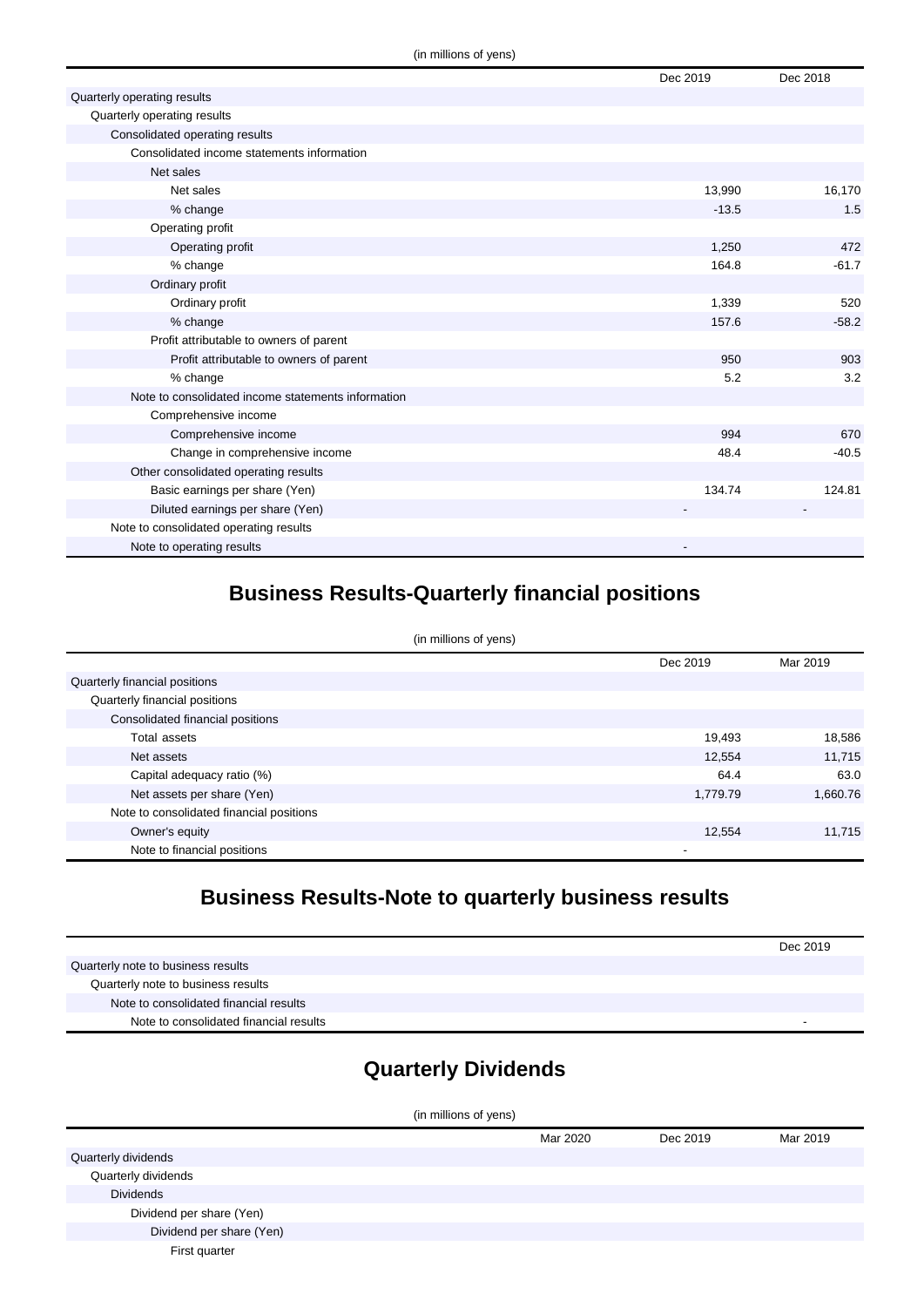| Result                                                                 |                          |       |
|------------------------------------------------------------------------|--------------------------|-------|
| Second quarter                                                         |                          |       |
| Result                                                                 | 10.00                    | 10.00 |
| Third quarter                                                          |                          |       |
| Result                                                                 | ٠                        |       |
| Year end                                                               |                          |       |
| Result                                                                 |                          | 12.00 |
| Forecast                                                               | 12.00                    |       |
| Upper                                                                  |                          |       |
| Lower                                                                  | $\blacksquare$           |       |
| Annual                                                                 |                          |       |
| Result                                                                 |                          | 22.00 |
| Forecast                                                               | 22.00                    |       |
| Upper                                                                  |                          |       |
| Lower                                                                  | ٠                        |       |
| Correction of dividend forecast from the most recent dividend forecast |                          |       |
| Correction of dividend forecast from the most recent dividend forecast |                          |       |
| Annual                                                                 | $\overline{\phantom{a}}$ |       |
| Note to dividends                                                      |                          |       |
| Note to dividends                                                      |                          |       |
| Annual                                                                 |                          |       |

# **Quarterly Forecasts**

|                                      | (in millions of yens)    |              |
|--------------------------------------|--------------------------|--------------|
|                                      | Mar 2020                 |              |
| Quarterly forecasts                  |                          |              |
| Quarterly forecasts                  |                          |              |
| Title for forecasts                  | 2020<br>31               | 2019<br>2020 |
| Preamble to consolidated forecasts   |                          |              |
| Preamble to forecasts                |                          |              |
| Main table of consolidated forecasts |                          |              |
| Net sales                            |                          |              |
| Net sales                            |                          |              |
| Forecast                             |                          | 16,843       |
| Upper                                |                          |              |
| Lower                                |                          |              |
| % change                             |                          |              |
| Forecast                             |                          | $-11.7$      |
| Upper                                | $\overline{\phantom{a}}$ |              |
| Lower                                |                          |              |
| Operating profit                     |                          |              |
| Operating profit                     |                          |              |
| Forecast                             |                          | 1,106        |
| Upper                                | $\overline{\phantom{m}}$ |              |
| Lower                                | $\overline{\phantom{a}}$ |              |
| % change                             |                          |              |
| Forecast                             |                          | 64.7         |
| Upper                                |                          |              |
| Lower                                | $\blacksquare$           |              |
| Ordinary profit                      |                          |              |
| Ordinary profit                      |                          |              |
| Forecast                             |                          | 1,049        |
| Upper                                | $\overline{a}$           |              |
| Lower                                |                          |              |
| % change                             |                          |              |
| Forecast                             |                          | 51.9         |
| Upper                                | ÷,                       |              |
| Lower                                | $\overline{a}$           |              |

Profit attributable to owners of parent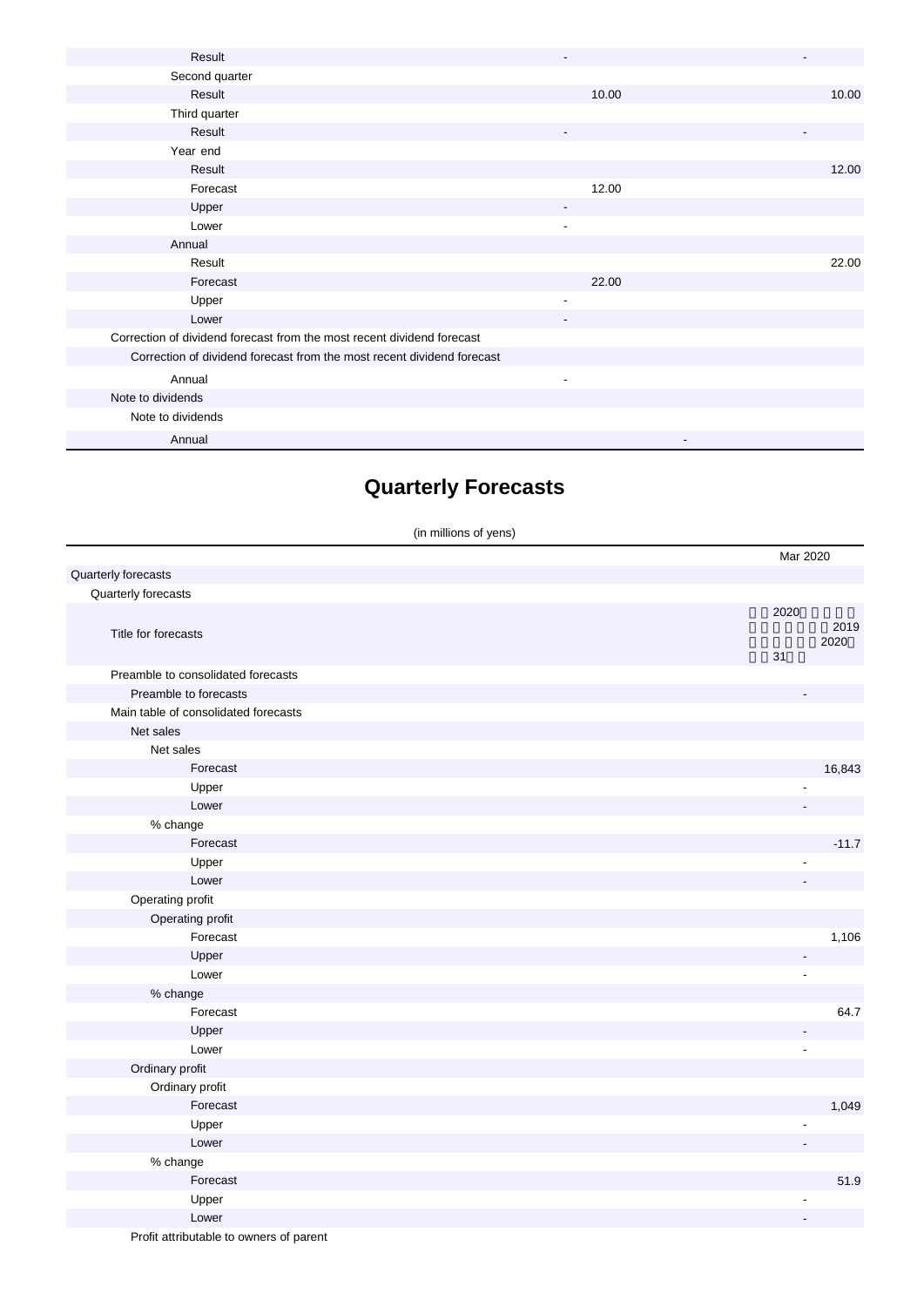| Profit attributable to owners of parent                                  |                          |
|--------------------------------------------------------------------------|--------------------------|
| Forecast                                                                 | 675                      |
| Upper                                                                    |                          |
| Lower                                                                    |                          |
| % change                                                                 |                          |
| Forecast                                                                 | $-35.0$                  |
| Upper                                                                    | $\overline{\phantom{a}}$ |
| Lower                                                                    | $\blacksquare$           |
| Basic earnings per share (Yen)                                           |                          |
| Basic earnings per share (Yen)                                           |                          |
| Forecast                                                                 | 95.77                    |
| Upper                                                                    |                          |
| Lower                                                                    |                          |
| Note to consolidated forecasts                                           |                          |
| Note to forecasts                                                        | $\overline{\phantom{a}}$ |
| Correction of financial forecast from the most recent financial forecast |                          |
| Correction of financial forecast from the most recent financial forecast |                          |
| Forecast                                                                 | ٠                        |

#### **Notes, Quarterly-Material changes in subsidiaries during this period changes in scope of consolidations resulting from change in subsidiaries**

|                                                                                                                                   | Dec 2019 |
|-----------------------------------------------------------------------------------------------------------------------------------|----------|
| Material changes in subsidiaries during this period (Changes in scope of<br>consolidations resulting from change is subsidiaries) |          |
| Material changes in subsidiaries during this period (Changes in scope of<br>consolidations resulting from change is subsidiaries) |          |
| <b>Others</b>                                                                                                                     |          |
| Material changes in subsidiaries during this period (Changes in scope<br>of consolidations resulting from change is subsidiaries) |          |
| Material changes in subsidiaries during this period (Changes in<br>scope of consolidations resulting from change is subsidiaries) |          |
| Number of subsidiaries newly consolidated                                                                                         |          |
| Name of subsidiaries newly consolidated                                                                                           |          |
| Number of subsidiaries excluded from consolidation                                                                                |          |
| Name of subsidiaries excluded from consolidation                                                                                  |          |
| Note to material changes in subsidiaries during this period                                                                       |          |
| Note to material changes in subsidiaries during this period                                                                       |          |

#### **Notes, Quarterly-Applying of specific accounting of the consolidated quarterly financial statements**

|                                                                                               | Dec 2019               |
|-----------------------------------------------------------------------------------------------|------------------------|
| Applying of specific accounting of the consolidated quarterly financial statements            |                        |
| Applying of specific accounting of the consolidated quarterly financial<br>statements         |                        |
| <b>Others</b>                                                                                 |                        |
| Applying of specific accounting of the consolidated quarterly financial<br>statements         |                        |
| Applying of specific accounting of the consolidated quarterly<br>financial statements         | true                   |
| Note to applying of specific accounting of the consolidated quarterly<br>financial statements |                        |
| Note to applying of specific accounting of the consolidated<br>quarterly financial statements | $.7\phantom{0}$<br>(3) |

#### **Notes, Quarterly-Changes in accounting policies and accounting estimates retrospective restatement**